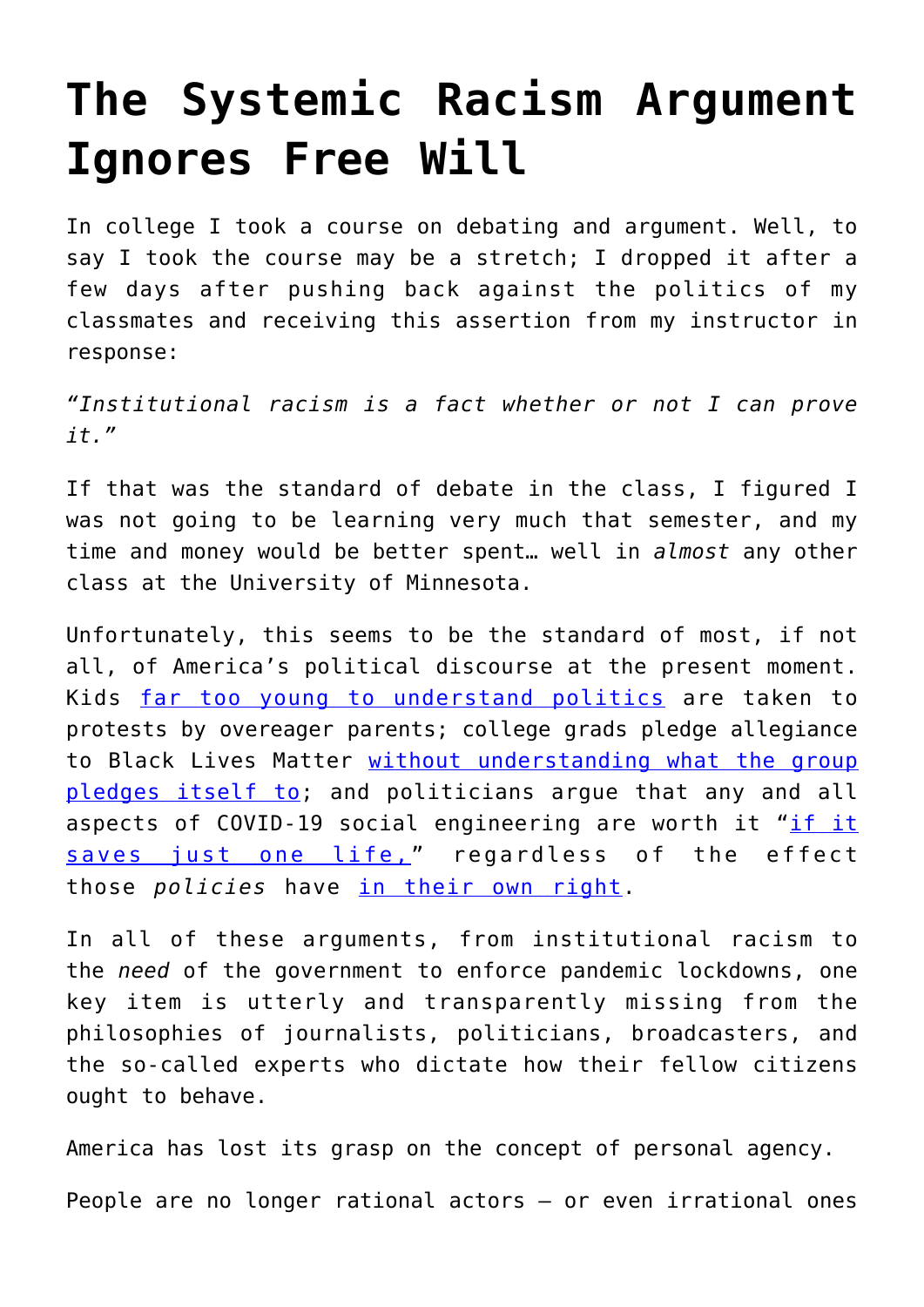– to policy makers and activists. They are mere statistics. Although written in 1962, Frank Meyer's words from *[In Defense](https://www.amazon.com/gp/product/0865971404/ref=as_li_qf_asin_il_tl?ie=UTF8&tag=intelltakeo0d-20&creative=9325&linkCode=as2&creativeASIN=0865971404&linkId=c8e361bd692c3cd911742c83d4ce95bc) [of Freedom](https://www.amazon.com/gp/product/0865971404/ref=as_li_qf_asin_il_tl?ie=UTF8&tag=intelltakeo0d-20&creative=9325&linkCode=as2&creativeASIN=0865971404&linkId=c8e361bd692c3cd911742c83d4ce95bc)* have come to a head once again in 2020:

"[I]n the prevailing intellectual atmosphere the very concept of a theoretical enquiry into political and social matters which is based upon a moral or philosophical value system and developed in terms of the nature of man is the subject of scorn. By a misleading analogy with physical science—where the objects of study are but objects, without subjectivity, will, conscious self-direction—social theory becomes 'the social sciences' and political theory becomes 'political science,' disciplines conceived in slavish imitation of the natural sciences."

This is how we end up with "white privilege" and "systemic racism."

There is no individual, only groups and the nebulous "system" which supposedly raises one group up while oppressing the other.

There is no such thing as a racist person, only a racist people.

It is unthinkable to assume individuals will act with personal responsibility and make safe decisions for themselves and their loved ones in the midst of the pandemic. No, the government knows best. After all, the data and the experts reside at the federal level. What does it matter what an individual's "moral or philosophical value system" says that might inform their decision-making process?

Meyer goes on to argue that the learned authorities of politics "are in agreement that political science is limited to an analysis of what is, that it has no relationship to moral or philosophical enquiry." He also notes that this attitude has also deeply influenced journalists, broadcasters, and politicians. Is it any wonder then that our discourse is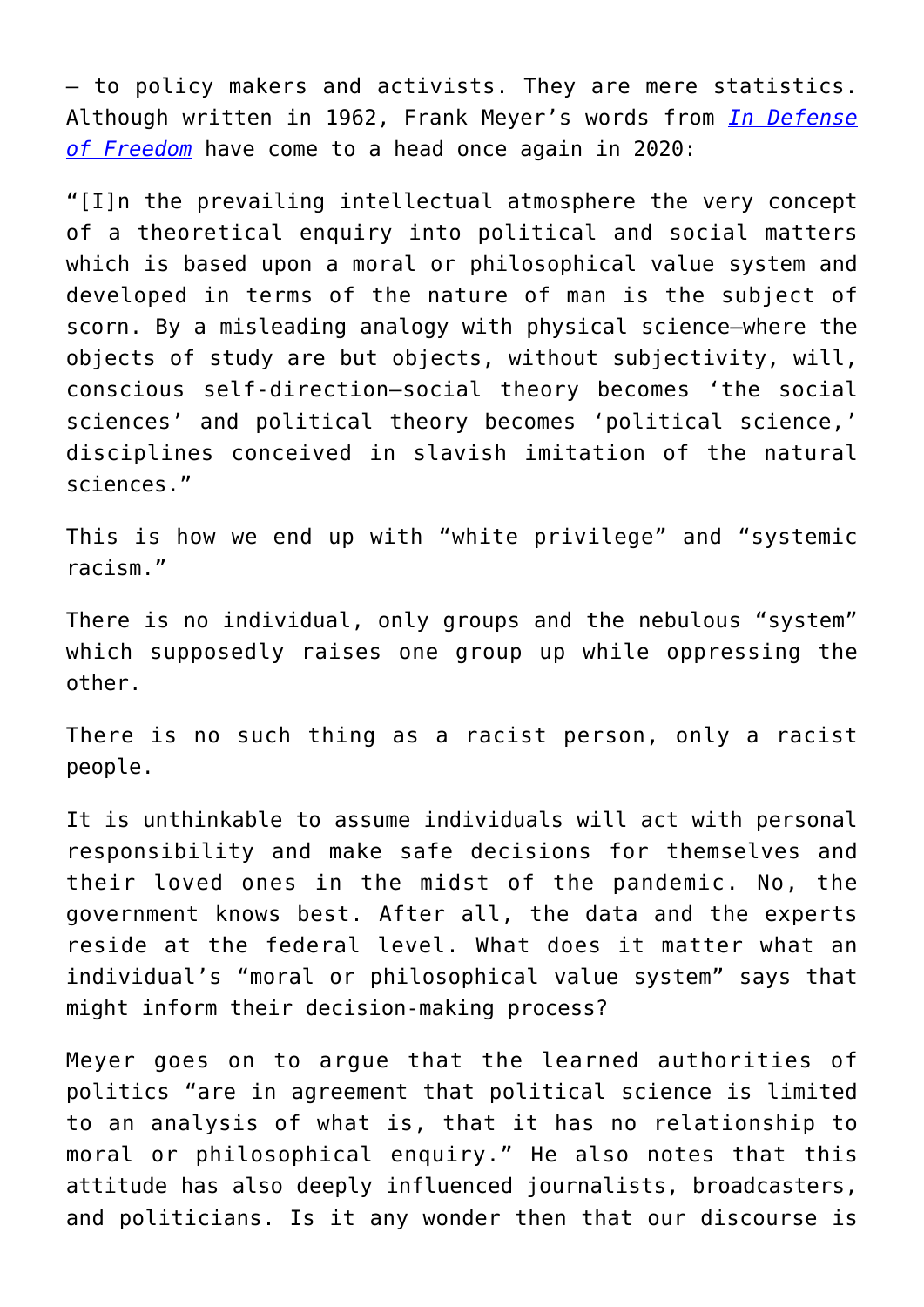so absolutist and toxic?

This situation leaves individuals with little, if any, free will on which to make informed and reasonable choices. Yet, as the [Catechism of the Catholic Church states:](https://www.legal-tools.org/doc/e3806e/pdf/#:~:text=1731%20Freedom%20is%20the%20power,one%20shapes%20one)

"Freedom is the power, rooted in reason and will, to act or not to act, to do this or that, and so to perform deliberate actions on one's own responsibility. By free will one shapes one's own life. Human freedom is a force for growth and maturity in truth and goodness; it attains its perfection when directed toward God, our beatitude."

When we tell people there is no choice but to pursue one policy over another, when we tell them that their situation is the fault of an oppressive class (be that the billionaires, the whites, or any other group) we rob people of agency. There are always choices to be made. To argue otherwise is dishonest and intellectually lazy.

Meyer wrote that man "lives between good and evil" and that he "fulfills his destiny in the choices he makes." "The power to make choices, this innate freedom lies at the center of the drama of human existence."

We must resist the urge to strip human agency and free will from our public life, for only tyranny lies down that road. History has already seen far too often the atrocities that a godless society based on group warfare perpetuates.

—

## *Dear Readers,*

*Big Tech is suppressing our reach, refusing to let us advertise and squelching our ability to serve up a steady diet of truth and ideas. Help us fight back by [becoming a](https://www.chroniclesmagazine.org/subscribe/) [member](https://www.chroniclesmagazine.org/subscribe/) for just \$5 a month and then join the discussion on Parler [@CharlemagneInstitute](https://parler.com/#/user/CharlemagneInstitute) and Gab [@CharlemagneInstitute](https://gab.com/CharlemagneInstitute)!*